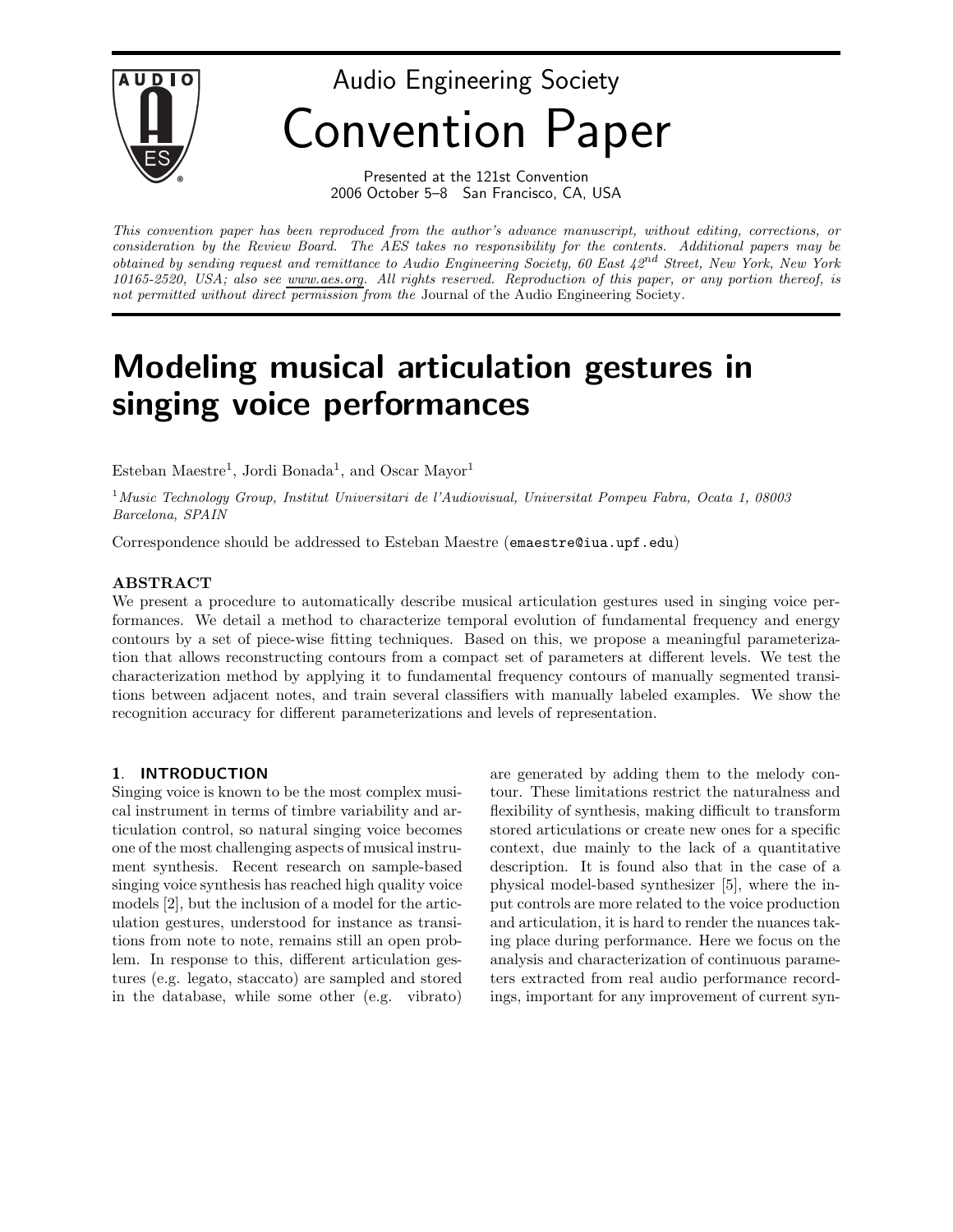thesis methods.

Several approaches have been taken in order to model nuances of audio perceptual parameters in voice analysis. Author in  $[1]$  used cubic Bézier to model the evolution of amplitude, fundamental frequency and spectral centroid. However, the author does not focus on any structured analysis of the performance, such as transitions or attacks. Authors in [10] modified the content of a performance in order by removing some gestures such as overshoots or vibratos from a real performance. Still, they don't describe quantitatively those gestures, but find a mathematical formulae able to produce restricted shapes in fundamental frequency contours in order to measure how the presence of those gestures affected the mood perception in some listening tests. The idea of using Bézier curves has been succesfully used for modeling prosodic features in spoken language [6].

Restricting musical articulation gestures in singing voice to be mainly conveyed by pitch and amplitude modulations, we present here a quantitative characterization of fundamental frequency and energy contours of manually segmented articulations, understood as note-to-note transitions. We model contours by a set of piece-wise fitting techniques and a meaningful parameterization, consisting in linear approximation and Bézier spline approximation, both with several levels of representation. One important aim of the characterization method is the possiblilty to be used both in recognition and synthesis stages, so that still keeping a reduced number of parameters, contours can be reconstructed with enough accuracy. As an experiment, we use the characterization method for the classification of transitions in terms of fundamental frequency contours of manually labeled transitions between adjacent notes. We show the recognition accuracy for three different classification methods and four different parameterizations.

The structure of the paper is as follows. First, we give a short overview of Bézier curves and Bézier splines. Then, we give some details about the database we used for our experiments, and we describe shortly how we prepare our data. In Section 4, we give the details of our description procedure. After that, an experiment on transition classification is reported in Section 5. Finally, some conclusions and further work are pointed out in Section 6.

# **2**. **BEZIER SPLINES ´**

Since in the 70's were used for body design in automotive industry, *Bézier curves* have obtained dominance in the typesetting industry. Consider  $N + 1$ control points  $p_k, k \in \{1, 2, ..., K\}$  in n-dimensional space. The Bézier parametric curve function  $B(u)$ is of the form in equation 1, where  $0 \le u \le 1$ .

$$
B(u) = \sum_{0 \le k \le N} p_k \frac{N!}{k!(N-k)!} u^k (1-u)^{N-k} \qquad (1)
$$

 $B(u)$  is a continuous function in n-dimensional space defining the curve with  $N+1$  discrete control points  $P_K = \{p_0, p_1, \ldots, p_N\}$ .  $u = 0$  at the first control point  $(k = 0)$  and  $u = 1$  at the last control point  $(k = N)$ . The curve in general does no pass through any of the control points except the first and last. From the formula,  $B(0) = p_0$  and  $B(1) = p_N$ . The curve is always contained within the convex hull of the control points, so it never oscillates wildly away from the control points. For the case of four control points, curves are usually called *cubic Bézier curves*, and the formula reduces to the expression of equation 2. An example showing a two-dimensional Bézier curve with four control points is shown in Figure 1.

$$
B(u) = p_o(1-u)^3 + 3p_1u(1-u)^2 + 3p_2u^2(1-u) + p_3u^3
$$
\n(2)

As the number of control points increases, it is necessary to have higher order polynomials and possibly higher factorials. It is common therefore to piece together small sections of Bézier curves to form a longer and more complex curve. This also helps control local conditions, because normally in Bézier curves, changing the position of one control point will affect the whole curve. Of course since the curve starts and ends at the first and last control point it is easy to physically match the sections. Multiple curve pieces can be joined together to form longer  $C_1$ -continuous curves. The curve is made  $C_1$ continuous by the setting the tangents the same at the join, as it is illustrated in Figure 2. In this case, each piece of the curve is defined by u ranging from  $0$  to 1. See Figure 2. A complete overview of Bézier curves and splines can be found in [2].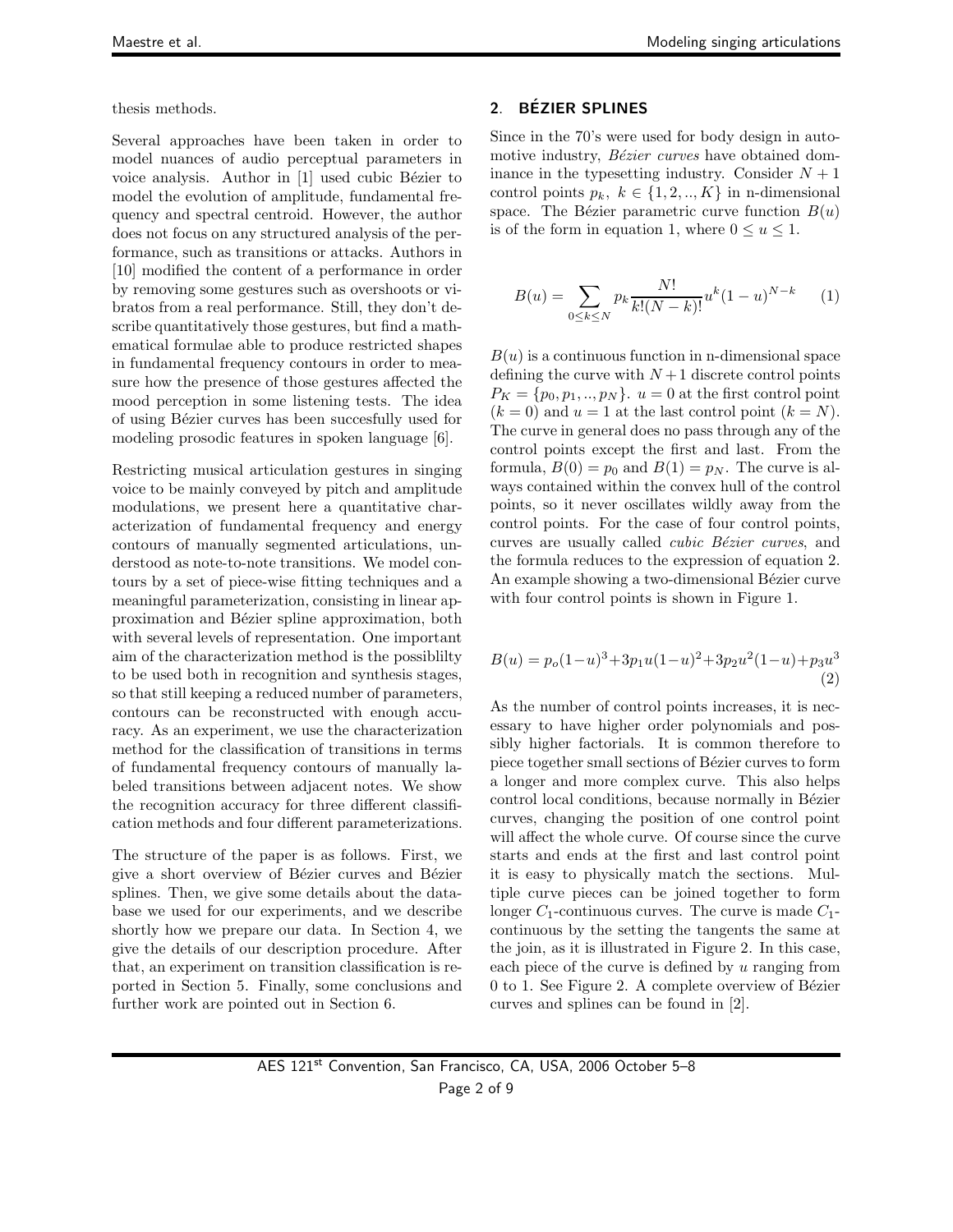

Figure 1: Two-dimensional cubic Bézier curve defined by the start and end points  $p_0 = \{1, 1\}$  and  $p_3 = \{4, 2\}$ , and two control points  $p_1 = \{3, 1\}$  and  $p_2 = \{2,3\}.$ 

#### **3**. **DATA PREPROCESSING**

For carrying out this work, we used a small database of 4 popular song excerpts, performed by different trained singers. For each excerpt we have the voice solo recording and its corresponding original score, stored in MIDI format. The segmentation has been carried out as follows. First, the performances have been automatically segmented into notes by means of an alignment to the original score. In a second step, note-to-note transition articulations are manually segmented following well defined criteria. The total number of transitions is 332. We used the software  $\text{S}\text{M}\text{S}\text{Tools}2^1$  for carrying out the automatic alignment and segmentation, and also for the extraction of energy and fundamental frequency frame-byframe contours, hop-size of 512 samples. We express fundamental frequency in *cents* and energy in  $dB$ . We also smoothed contours and applied some preprocessing them in order to avoid some discontinuities and modulations due to unvoiced consonants.

#### **3.1**. **Note segmentation**

Performance recordings are automatically segmented into notes using Hidden Markov Models



Figure 2: Piecewise cubic Bézier curve with three concatenated cubic curves. Note the smooth junctions between curves, by setting control points to be on the same tangent.

(HMMs) with note duration models, similar to the method described in [4], but including some heuristic rules [9]. One of the principles of this segmentation algorithm is the assumption that the singer does not make use of ornaments, nor consolidation of notes. Once note boundaries are obtained, they are revised manually in order to correct possible errors of the algorithm. Then, transitions are manually segmented looking mainly at the fundamental frequency contour and note boundaries. Roughly, the criteria used can be summarized as the following:

- We consider a transition as a portion of sound shared by two successive notes.
- We assume that the singer is not inserting silences between notes that appeared together in the original score.
- The note boundary is always included in the transition segment.
- Fundamental frequency values at transition boundaries are close to the quantized MIDI pitch of the notes involved.
- Fundamental frequency discontinuities due to phonetics (see Section 3.2) are always included in the transition.

<sup>1</sup>developed in the Music Tenchology Group, Universitat Pompeu Fabra, as an internal project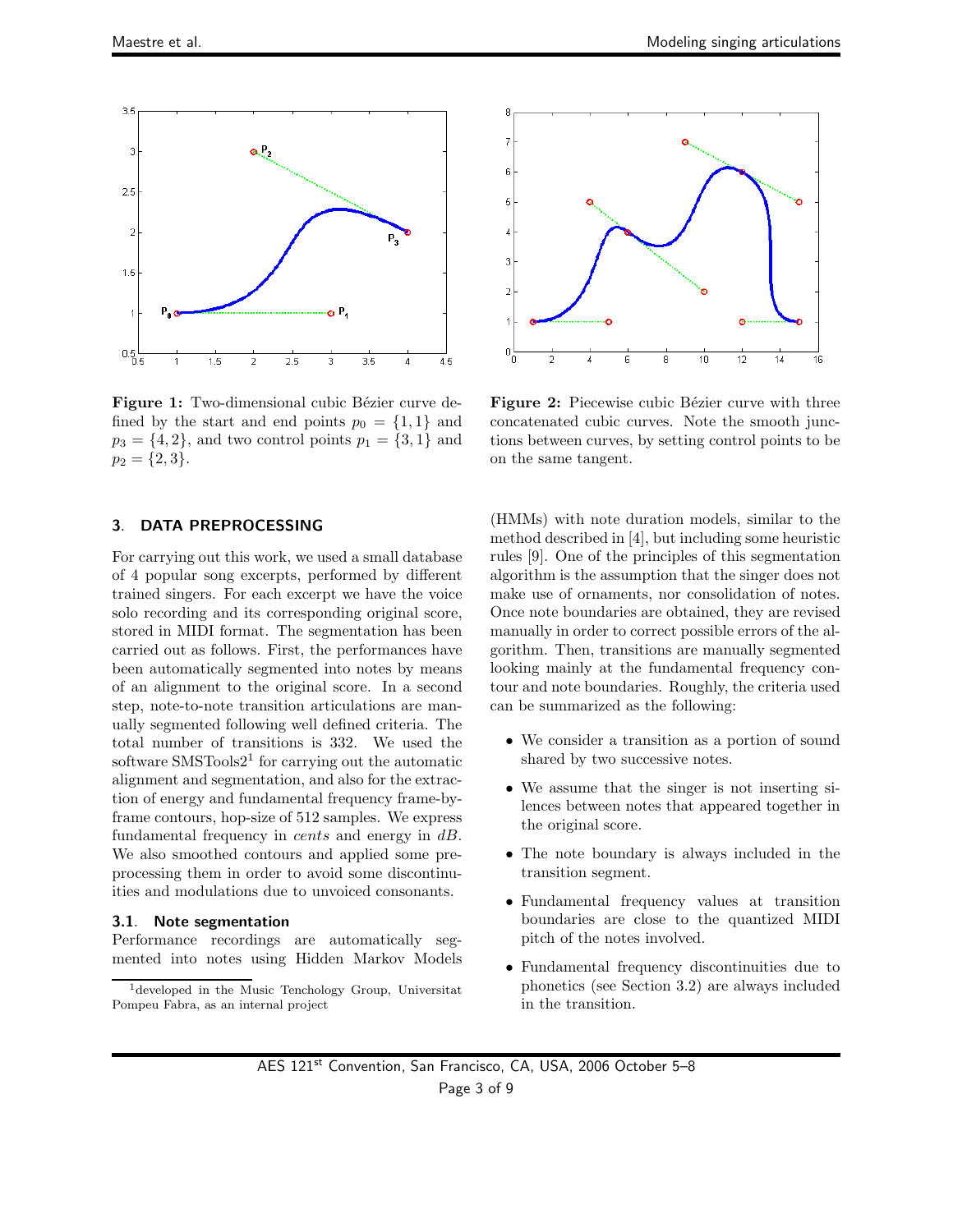An example of transition segmentation is depicted in figure 3, where we can see the audio waveform and note segmentation at the top, and pitch contour and transition segmentation at the bottom.

#### **3.2**. **Contour preparation**

The gross contour of the voice pitch, which we may view as a sort of macro-intonation, is decided by the composer. The singer adds emotion in the domain of the micro-intonation. However, some microintonation nuances are not caused by the performer in order to give any expression or style, but by the voice production mechanisms in some phonetic contexts [11]. Thus, singing voice presents some special characteristics, due mainly to phonation, that might be considered in a special way. Some consonants constrain the contours of amplitude and fundamental frequency independently from the intentions of the singer. The most clear example of this is the case of the pronunciation of non-pitched consonants as it is the case of fricatives or plosives. Minor modulations due to voiced consonants have not bee taken into account. That is what some people from the speech community call the 'micro-prosody' [7]. An example showing this effect is depicted in Figure 4, where both fundamental frequency and energy contour have been interpolated by means of a cubic Bézier curve (see below for a detailed explanation of the interpolation procedure).

Contour preparation consists of two main steps, carried out for the whole utterance at a time. The first step consists in smoothing contours. For doing so, we filter the contours by applying a gaussian window of a size of five frames. Then, in a second step, we deal with the non-pitched regions by applying some interpolation to the contours. This is carried out for refilling the missing values of fundamental frequency contours and for avoiding important nuances in the energy contour due to pronunciation of unvoiced consonants. We interpolate contours by means of a cubic Bézier curve (see Section 2). We set the tangents at the initial and final points of the non pitched region as the regression slope of the contour beyond the left and right transition boundaries, respectively. We compute these slopes by taking a small window of three frames before the boundary and after the boundary. Then, we set the position of each inner control point of the cubic Bézier along its corresponding tangent (computed before), at a



**Figure 4:** Interpolation of fundamental frequency and energy contours in a non-pitched region. From top to bottom: audio and square indicating an unvoiced consonant, energy contour, and fundamental frequency contour over the quantized MIDI notes. Thick sloid lines represent the original contour, while dashed lines represent the interpolation.

distance from its outer point equal to the distance between the the limits of the non-pitched region. We found this approach resulting in well continued contours. Additionally, in order to remove the nuances that the pronunciation of unvoiced consonants produce in the energy envelope, we substitute the energy contour in the non-pitched region by a cubic Bézier computed in the same manner as for fundamental frequency contour (see Figure 4).

#### **4**. **DESCRIPTION**

When designing the representation procedure, we aimed at getting a meaningful and compact representation that allows to reconstruct easily a contour from the model parameters in order to apply it for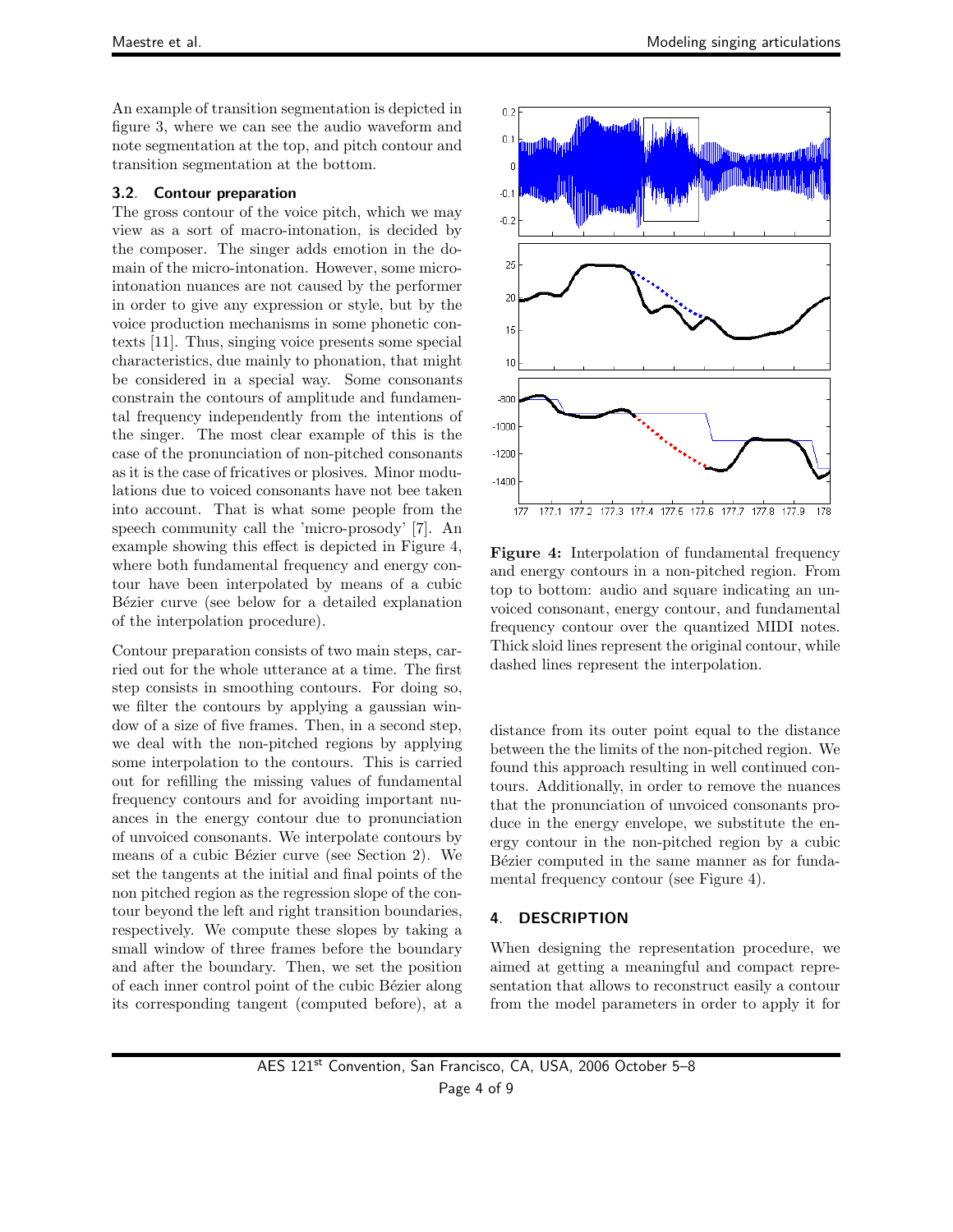

**Figure 3:** Screenshot of SMSTools2 and note and transition semgentation. At the top, it is shown the waveform and the note boundaries. At the bottom, one finds both fundamental frequency contour, and transitions represented as a rhombus.

synthesis. This led us to decide a piece-wise representation using constrained Bézier splines, always ensuring continuity between adjacent pieces. We discarded the use of polynomials due to the lack of local control. The number of approximating pieces is supplied in advance, so a multi-level representation is obtained for each contour. The fitting algorithm is fed with the normalized contours as they have been extracted from the segmented performances. Before that, a set of landmarks is extracted from each contour by studying extrema and curvature characteristics. During the fitting process, piece-to-piece divisions are allowed to fall only at landmark positions, in order to reduce the search.

#### **4.1**. **Landmark extraction**

In order to reduce the computational cost needed for fitting the pieces, we decided to extract a set of landmarks from the contour by studying zero-crossings of smoothed versions of the first and third derivatives. We take this decision based on the assumption that piece-to-piece boundaries will be situated at points with high curvature, thus we look for extrema, both along the contour, and along the second derivative of the contour. Then, during the fitting process, these boundaries are allowed to fall only at landmark positions (see next Section). The procedure is carried out in two steps, performed again to the whole utterance. In a first step, we compute the first three derivatives and find the zero-crossings of the first derivative and third derivative, projecting their positions onto the original envelope. These points on the envelope constitute a first set of landmarks. A detailed explanation of the first procedure of landmark extraction can be found at [8].

Then, in a second step, we perform cleaning of landmarks based on their importance given their context. For each landmark, we join a line connecting its predecessor and its successor. Then, we measure the y-axis distance  $\Delta y$  between the landmark and its projection on such line. We discard those landmarks for which  $\Delta y$  is less than a pre-fixed threshold (see Figure 5). We have set this threshold empirically. For the fundamental frequency we set this threshold to be equal to 25 cents, i.e. a quarter of a semitone. For the case of energy, we have set the threshold to 1 dB.

# **4.2**. **Fitting process**

For approximating contours, we chose two differ-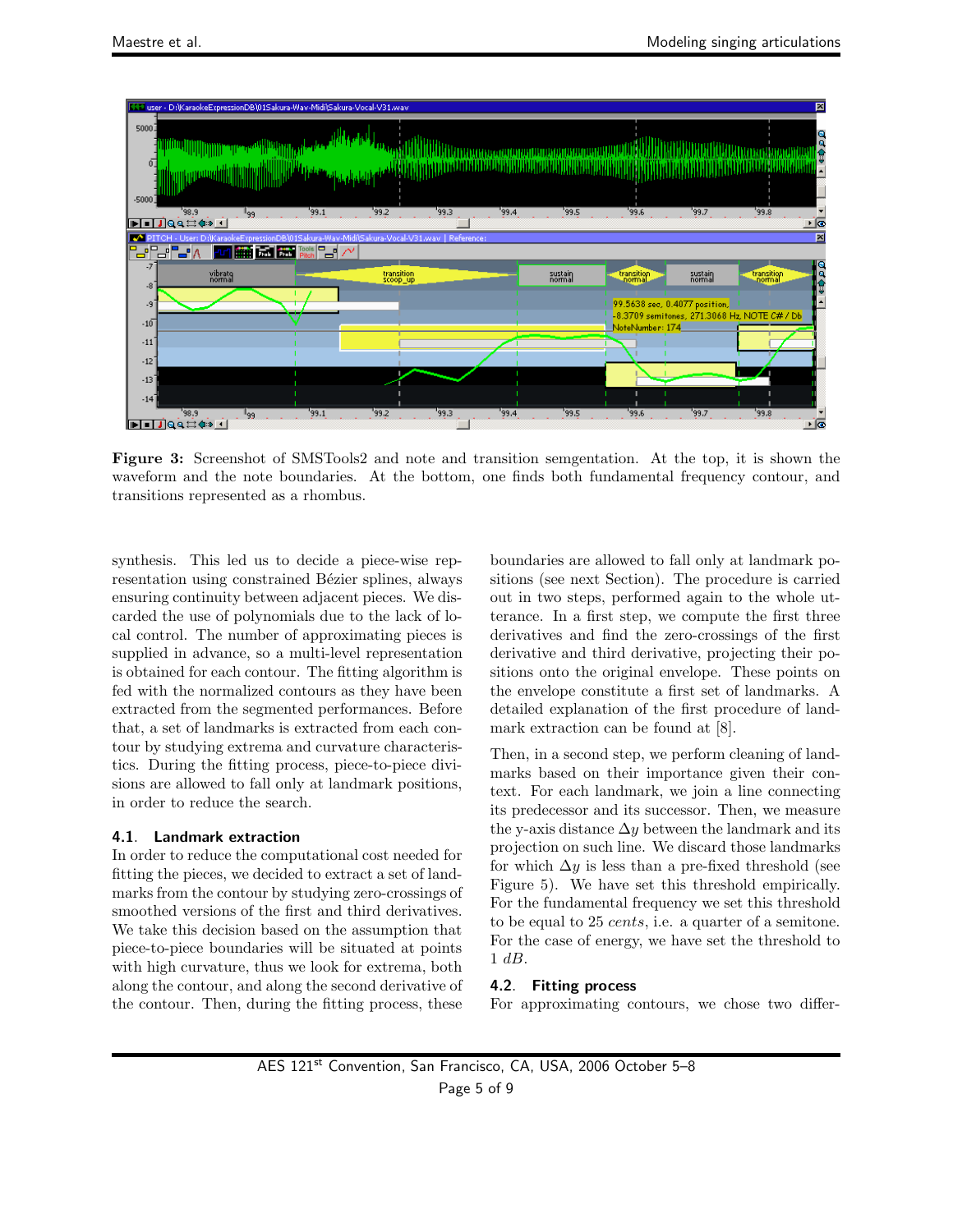

**Figure 5:** Illustration of the landmark cleaning step for the case of fundamental frequency contour, where two landmarks  $p_1$  and  $p_2$  are considered. Landmark  $p_1$  is kept.

ent representations from which we are able to reconstruct the approximated contours with different accuracy. We approximate contours by (1) cubic Bézier segments, and  $(2)$  linear segments. Each contour (energy and fundamental frequency) is approximated by a finite number of concatenated segments. The number of concatented segments is supplied in advance. In the second case, which we will explain in detail next, contours are reconstructed by a constrained set of Bézier curves concatenated as explained in Section 2. The constrains, along with the fitting algorithm, are stated next.

Each concatenation point between segments will correspond to one of the previously extracted landmarks L. The tangents at each junction point are set to present zero-slope, so that the closest inner control points of adjacent curves present the same y-value, and equal to the value of the contour at that landmark. This is illustrated in Figure 6 by the two control points  $p_{1,3}$  and  $p_{2,2}$ , conforming the tangent at the landmark  $L_1$ , and the two control points  $p_{2,3}$ and  $p_{3,2}$ , conforming tangent the landmark  $L_2$ . This is expressed as in equation 3 and 4, where  $y$  represents the y-value of the position af junction points and control points.

$$
p_{i+1,2,y} = p_{i,2,y} = L_{i,y}
$$
 (3)

$$
L_{i,y} = p_{i,4,y} = p_{i+1,1,y} \tag{4}
$$



**Figure 6:** Illustration of the concatenation of several Bézier curves, and the tangent constrain at each junction point

For each junction point  $L_i$ , we define the x-distance between the control points defining the tangent (and thus how much it is approached by the approximating curve), by means of a strength  $s_i$ , being  $0 \leq s_i \leq 1$ . This only parameter influences both x-distances between junction points L*<sup>i</sup>* and its adjacent control points  $p_{i-1,3}$  and  $p_{i,2}$ , i.e, the x-position of the second control point of the  $(i + 1) - th$  Bézier curve will range from the x-position of the  $i - th$ junction point  $L_i$  to the x-value of the next junction point  $L_{i+1}$ , depending on the value of  $S_i$ . This is expressed for both control sides of the junction point  $L_i$  as in equation 5 and 6.

$$
p_{i+1,2,x} = L_{i,x} + S_i(L_{i+1,x} - L_{i+1,x})
$$
 (5)

$$
p_{i,3,x} = L_{i,x} - S_i(L_{i,x} - L_{i-1,x})
$$
 (6)

The strengths at the boundaries of the transitions are set to  $S_0 = 0.25$  and  $S_{N+1} = 0.25$ , being N the number of approximating segments. This has been decided empirically with the aim of keeping the number of parameters sufficiently low, and taking into account that these two strengths do not play an important role in the description of the shape.

Then, given the boundaries of the transition, a representation of each approximated contour will depend on the number of segments  $N$  used for the approximation, the  $N-1$  junction points L, and the

AES 121st Convention, San Francisco, CA, USA, 2006 October 5–8 Page 6 of 9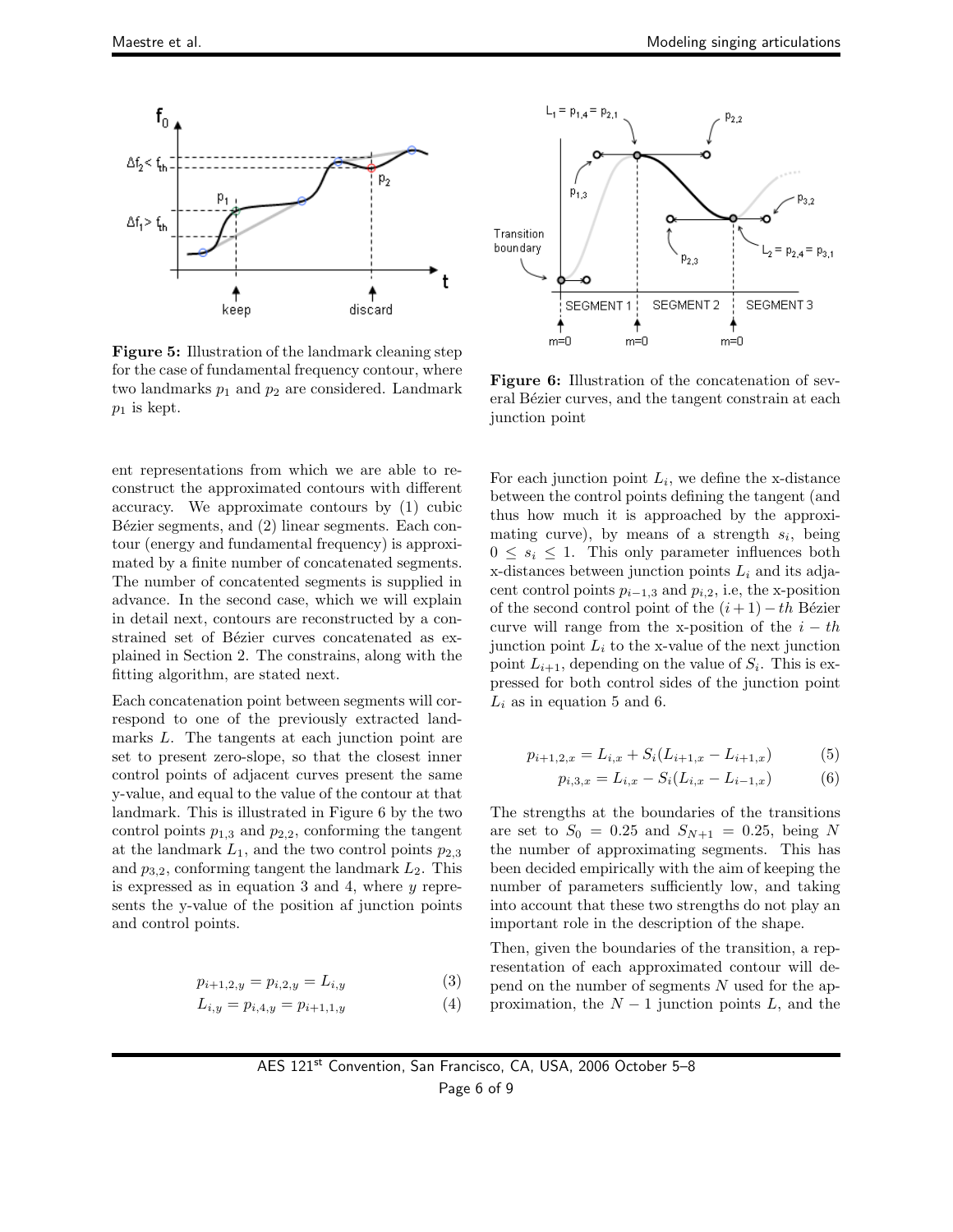corresponding strengths S. This is expressed as in equation 7.

$$
BC = f(N, L, S)
$$
  
\n
$$
L = L_1, ..., L_N
$$
  
\n
$$
S = S_1, ..., S_N
$$
  
\n(7)

The number of segments used to approximate contours is set in advance, and will serve as an algorithm parameter, setting the level of representation. Then, for fitting each contour, we look for (1) the  $N$  positions of the junction points  $L$  among the set of extracted landmarks  $L$ , and  $(2)$  the values of the strengths  $S$  applied to each point, that minimize (see equation 8) the squared approximation error  $\epsilon_C$  of the original contour C.

$$
\underset{L,S}{\text{argmin}} \,\epsilon_C(L,S) \tag{8}
$$

The error approximation will then depend just on the selected junction points  $L$  and the corresponding strengths S, as expressed in equation 9.

$$
\epsilon_C(L, S) = \sum_{1 \le t \le T} (BC(L, S, t) - C(t))^2
$$
(9)  
L, S fixed

In order to find a solution for this optimization problem, we have proceeded with an iterative fitting of both  $L$  and  $S$  for a given  $N$ . The possible values of each pair  $x$  and  $y$  (one pair defining each junction point) correspond exactly with some of the positions of the already extracted landmarks, so there are finite possibilities where to look for. Conversely, the possible values of each strength S range continuously from 0 to 1, so we have quantized them linearly to ten values in order to be able to find an approximate solution.

As already pointed out above, we also computed a linear approximation of the contours, by setting all strengths S equal to zero and removing them from the search. In such case, we join each of the junction points  $L$  by means of linear segments. An example of reconstructed approximation of a fundamental frequency contour for a particular transition



**Figure 7:** Reconstruction of fundamental frequency contour. For the case of 3 concatenated Bézier curves, selected landmarks have been  $L_2$  and  $L_3$ , while for the case of 4 concatenated Bézier curves,  $L_2$ ,  $L_3$ , and  $L_4$  have been selected.

is depicted in Figure 7, where  $N+1=3$  and  $N+1=4$ approximating segments have been used, being N the number of landmarks used.

### **5**. **EXPERIMENT**

As an experiment, we classify transitions depending based on fundamental frequency contour description. By exhaustive observation of fundamental frequency contours of the transitions present in our performance, we observed three main different classes of transitions between notes. We assigned to them the following labels: *normal*, *portamento*, and *scoop*. Next we describe briefly what characterizes these empirically distinguished transition types.

- **Normal:** No extra pitch fluctuation is found, apart from the path from one note to the following during the whole transition.
- **Portamento:** Target pitch is already reached before vowel onset corresponding to note change.
- **Scoop:** After the vowel onset, pitch is maintained for several hundreds of milliseconds at a higher or lower value before reaching target pitch.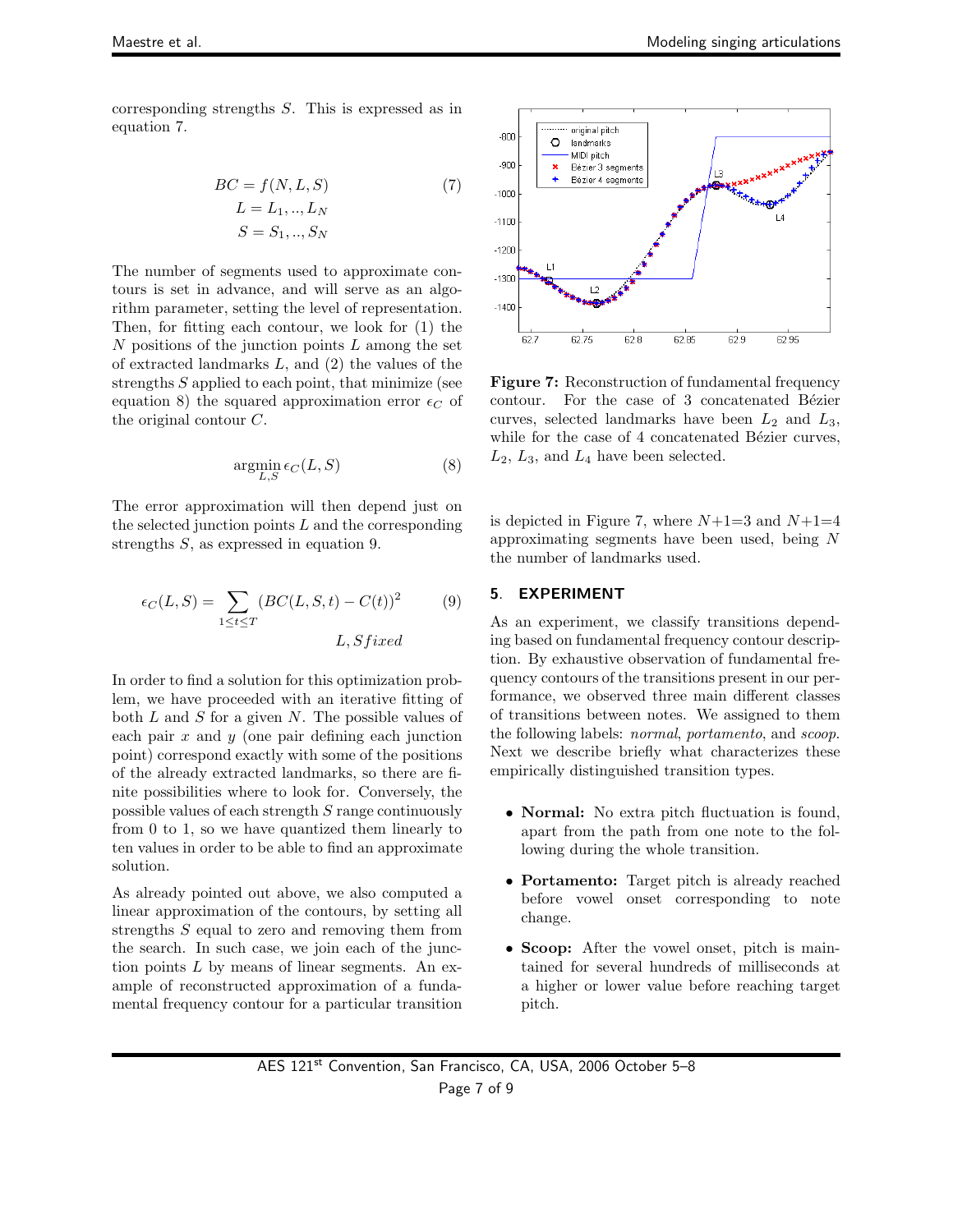Before characterizing the segments, we join the outer boundaries of the contour by means of a linear segment with initial and final values equal to the initial and final values of the contour. Then, for each of the selected landmarks, the pitch value of its position is subtracted from pitch value of the linear segment at the same position (x-value). This ad-hoc normalizing preprocessing is carried out in order to avoid the possible differences among transitions in which origin and target pitch differences are just one semitone, or maybe a complete octave.

Feature vectors consist first in the duration of the transition, and the relative position of the note change. Then, depending on the level of representation,  $N-1$  sub-vectors of features are added, being N the number of segments used for approximate the segment. This subset will consist in the value  $x$  and y of the junction points selected by the fitting algorithm detailed above. The x-value is taken as relative to the position of the note change, while for the y-value, we use the normalized values as explained in previous paragraph. For the case of Bézier-spline representation,  $N-1$  strength values are added to each subset.

We trained three different supervised classifiers by means of the tool WEKA [12]. The classification methods we used are: Naïve Bayes Classifier (NB), Multi-layer Perceptron Neural Network (MP), and k-Nearest Neighbor Classifier (k-NN). For the MP classifier, we used a hidden layer of twenty perceptron neurons, while for the k-NN classifier we set the number of neighbors to three. No significant improvements were found by modifying algorithm parameters. We used a total of 332 transitions, from which we labeled by hand 258 articulations as *normal*, 59 as *scoop*, and 15 as *portamento*. This leads to a baseline of 73.2%. We show in Table 1 the recognition accuracy for each one of the three classifiers and four different levels of representation, including two and three linear segments (Lin-2 and Lin-3), and two and three cubic Bézier segments (Bez-2 and Bez-3).

We found high recognition results for all representation levels and classification methods, with no very significant differences. Multi-layer Perceptron classifier (MP) showed to perform slightly better. In terms of representation level, it is found that the more complex is the description, the worst is the

| Classification accuracy $(\%)$ |             |       |         |  |  |
|--------------------------------|-------------|-------|---------|--|--|
| Representation                 | $_{\rm NB}$ | MР    | $k$ -NN |  |  |
| $Lin-2$                        | 90.37       | 91.26 | 90.96   |  |  |
| $Lin-3$                        | 86.44       | 90.36 | 89.45   |  |  |
| $Bez-2$                        | 90.06       | 90.36 | 90.67   |  |  |
| $Bez-3$                        | 87.95       | 88.26 | 87.65   |  |  |

**Table 1:** Classification accuracy for different classification methods (NB: Na¨ıve Bayes, MP: Multi-layer Perceptron, k-NN: K-Nearest Neighbor) and different levels of representation.

| k-NN, Bez-2 |     | normal scoop portamento |
|-------------|-----|-------------------------|
| normal      | 243 |                         |
| scoop       |     |                         |
| portamento  | 19  |                         |
|             |     |                         |

**Table 2:** Confusion matrix for the case of k-NN classifier and using two cubic Bézier segments to represent the contour.

performance of the classifier. This can be understood as an explanation of the low complexity of the visually perceptual attributes used when looking at pitch contours during manual labeling. If we look into individual class recognition results, it is found high recognition accuracy for both *normal* and *scoop* classes. Conversely, class *portamento* performed poorly in all experiments. We show an example in Table 2. We can explain this fact by looking at the low number of instances belonging to this class.

# **6**. **CONCLUSION AND FUTURE WORK**

We have presented a method for the characterization of fundamental frequency and energy contours of singing voice musical performance articulations. However, this procedure could be used to model the temporal evolution of other performance-related parameters. We have outlined the different steps of data preparation, and the fitting procedure to represent contours by means of several concatenated Bézier curves. We have also shown the results obtained by testing the representation procedure in a transition classification experiment.

The phonetic transcription has not been taken into account, but it is pretended to include it as a way to help in an automatic segmentation process. Moreover, the analysis of micro-prosodic features related